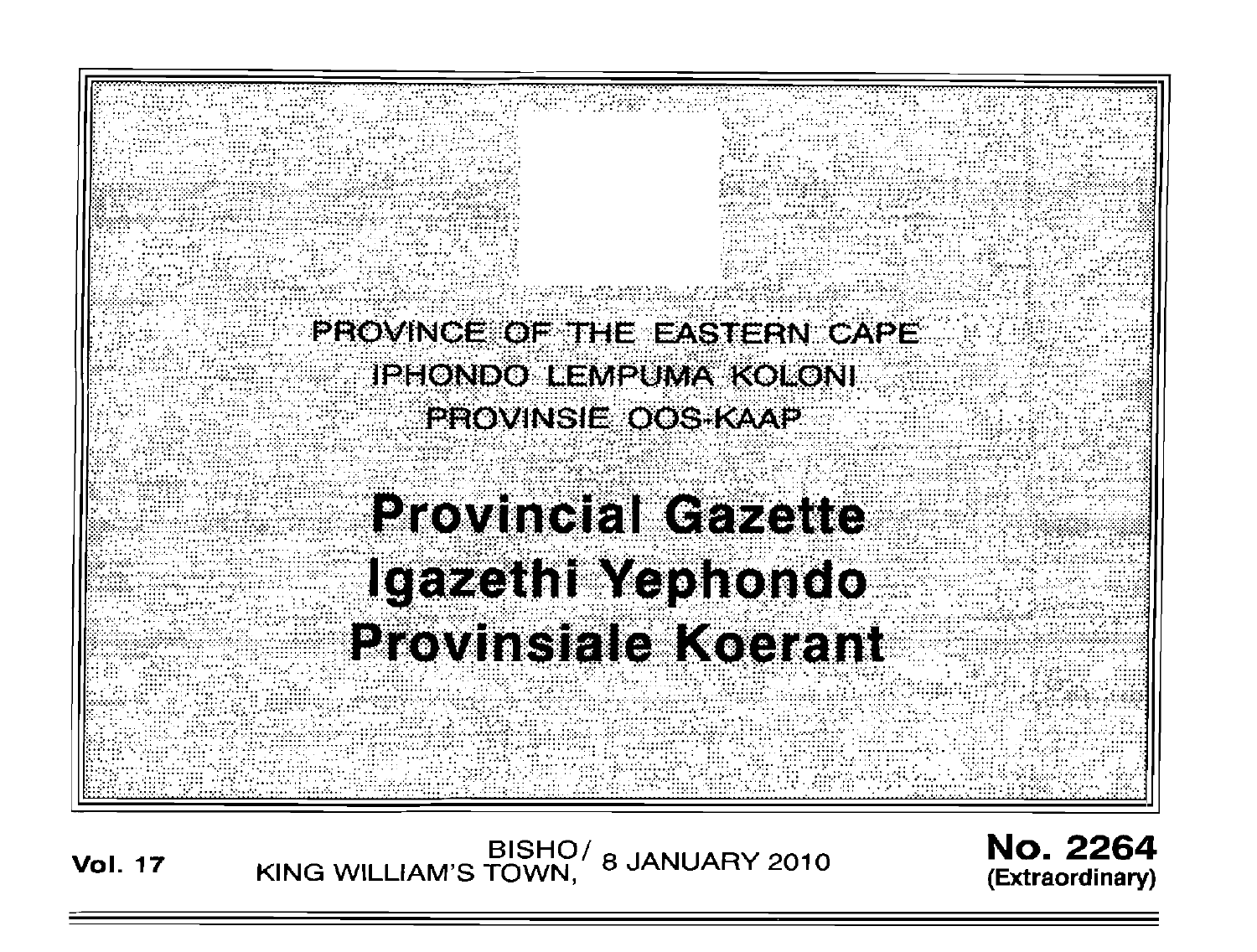# IMPORTANT NOTICE

The Government Printing Works will not be held responsible for faxed documents not received due to errors on the fax machine or faxes received which are unclear or incomplete. Please be advised that an "OK" slip, received from a fax machine, will not be accepted as proof that documents were received by the GPW for printing. If documents are faxed to the GPW it will be the sender's responsibility to phone and confirm that the documents were received in good order.

Furthermore the Government Printing Works will also not be held responsible for cancellations and amendments which have not been done on original documents received from clients.

# CONTENTS • INHOUD

GENERAL NOTICE Page Gazette No. No.

5 Regulations on the Establishment of Traditional Councils: Traditional Councils Elections: Elections timetable ........... 3 2264

No.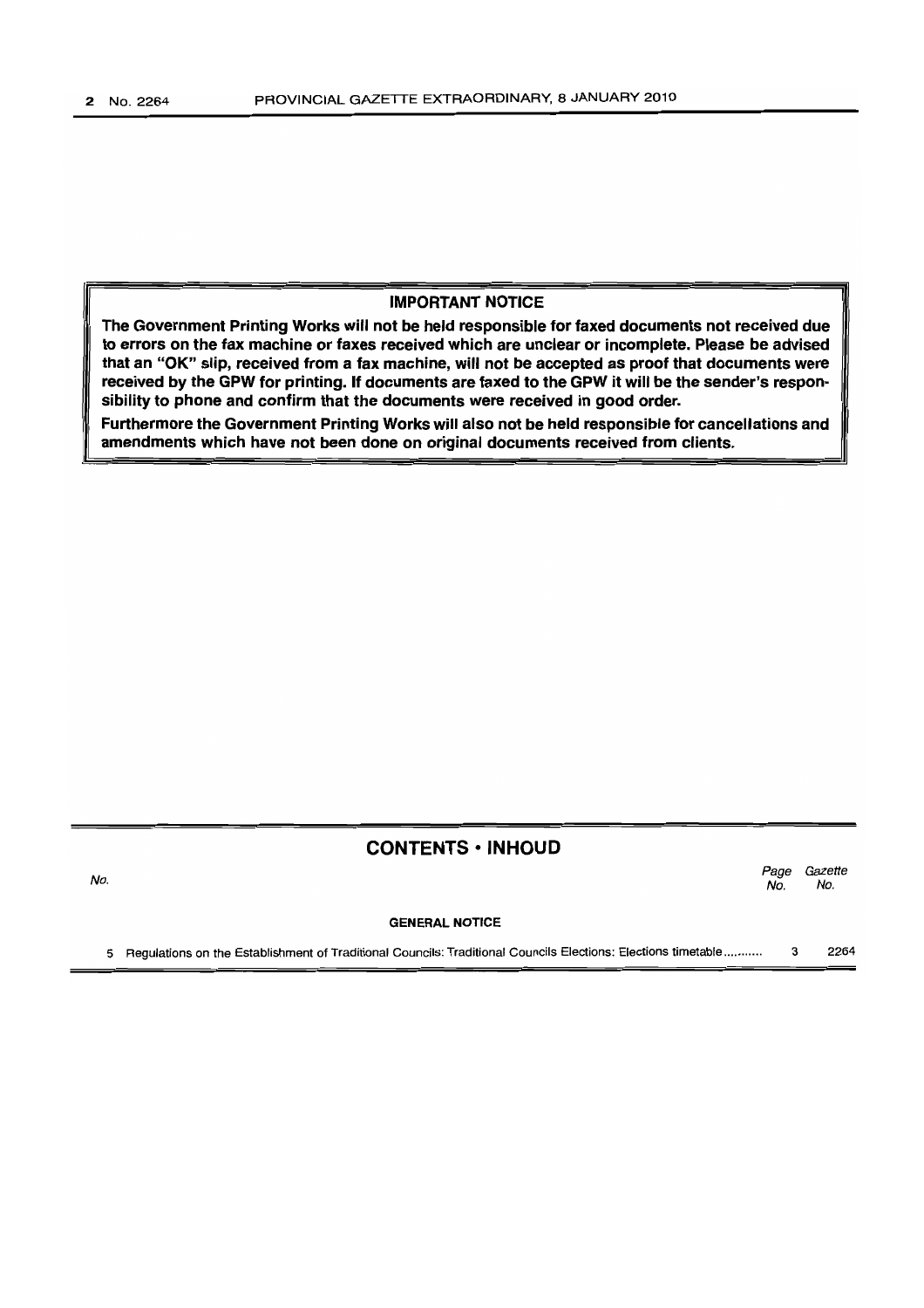# GENERAL NOTICE

# NOTICE 5 OF 2010





# Traditional Council Elections ELECTIONS TIMETABLE

The Electoral Commission hereby gives notice that it has in terms of Regulation 11(3) of the Regulations on the Establishment of Traditional Councils, after consultation with the MEC, compiled the election timetable as set out below to apply to the Traditional Council Elections that will be held on 06 March 2010

### Cut-off time for act to be performed

]. An act required in terms of the Regulations, to be performed by no later than a date stated in the election timetable must be performed before 17:00 on that date.

### Certification of the voters roll

2. By 08 January 2010 the MEC must certify the voters' roll to be used in these elections in terms of Regulation  $21(3)$ .

#### Cut -off date for publication of voters roll

3. By 11 January 2010, the IEC must publish the voters' roll or the segments of the voters' roll to be used in these elections.

# Notice that list of addresses of voting stations is available for

# inspection.

4. The IEC must give notice by 11 January 2010 that from the date of the notice until the voting day, copies of list of voting stations will be available for inspection and that they comply with Regulation 19.

# Cut~off date for submission of candidates

5. Candidates that intend to contest the elections must submit their nomination forms and acceptance of nomination forms in the prescribed manner to the IEC by 31 January 2010 at 17:00.